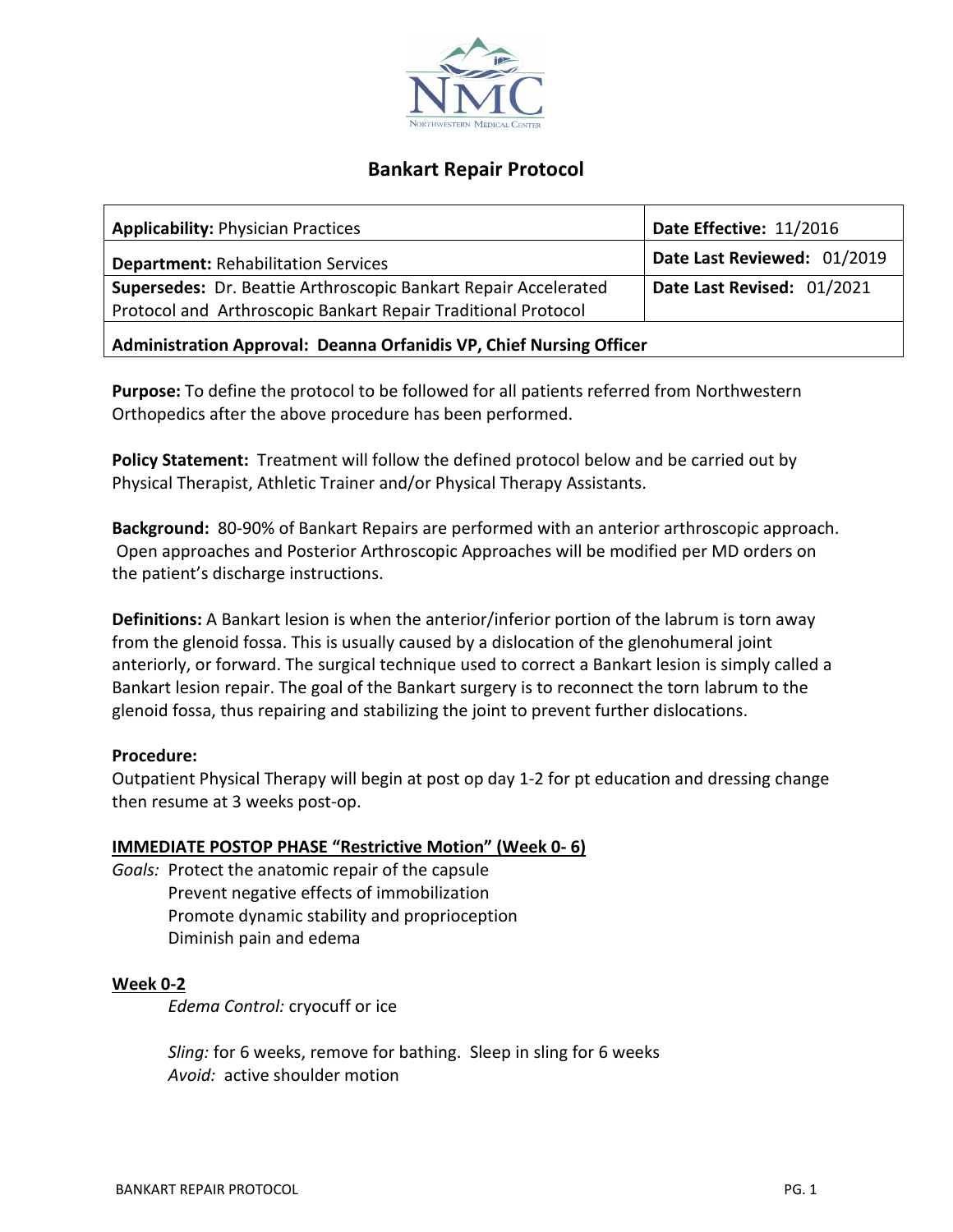

*Suggested Exercises:* Hand gripping Hand, wrist, elbow and cervical AROM & isometrics

### **Weeks 3 – 6**

*Edema Control*: cryocuff and/or ice

*Sling:* continue use of sling day and night until 6 weeks post-op *Precautions*: Avoid excessive shoulder extension or elevation No active shoulder external rotation for 6 weeks

*Suggested Exercises:* Initiate pendulums Initiate AROM for shoulder flexion and abduction Gentle shoulder ROM exercise (PROM and self PROM with wand/pulley) Extension to tolerance Flexion to 90 degrees Abduction to 90 degrees Scaption to 90 degrees ER at 15-20 degrees abduction: 55-60 degrees IR at 55-60 degrees abduction 55-60 degrees Shoulder gentle isometrics in neutral (no ER isometrics) rhythmic stabilization in supine Initiate scapular strengthening program (prone horizontal abduction, scapular row, supine serratus press)

### **Weeks 6-7**

Continue use of ice/cryocuff Wean from sling at 6 weeks post op

*Suggested Exercises:* Continue AROM for shoulder flexion, IR and abduction Initiate AROM for shoulder external rotation at 6 weeks post op Gradually improve ROM Flexion to 145 degrees ER at 45 degrees abduction: 55-60 degrees IR at 45 degrees abduction 55-60 degrees Initiate stretching exercises Initiate ER/IR theraband resistance with arm at side Continue Scapular strengthening Patient may perform medium work tasks with both hands

### **INTERMEDIATE PHASE: Moderate Protection Phase (Weeks 7-14)**

*Goals:* Restore full ROM (week10-12)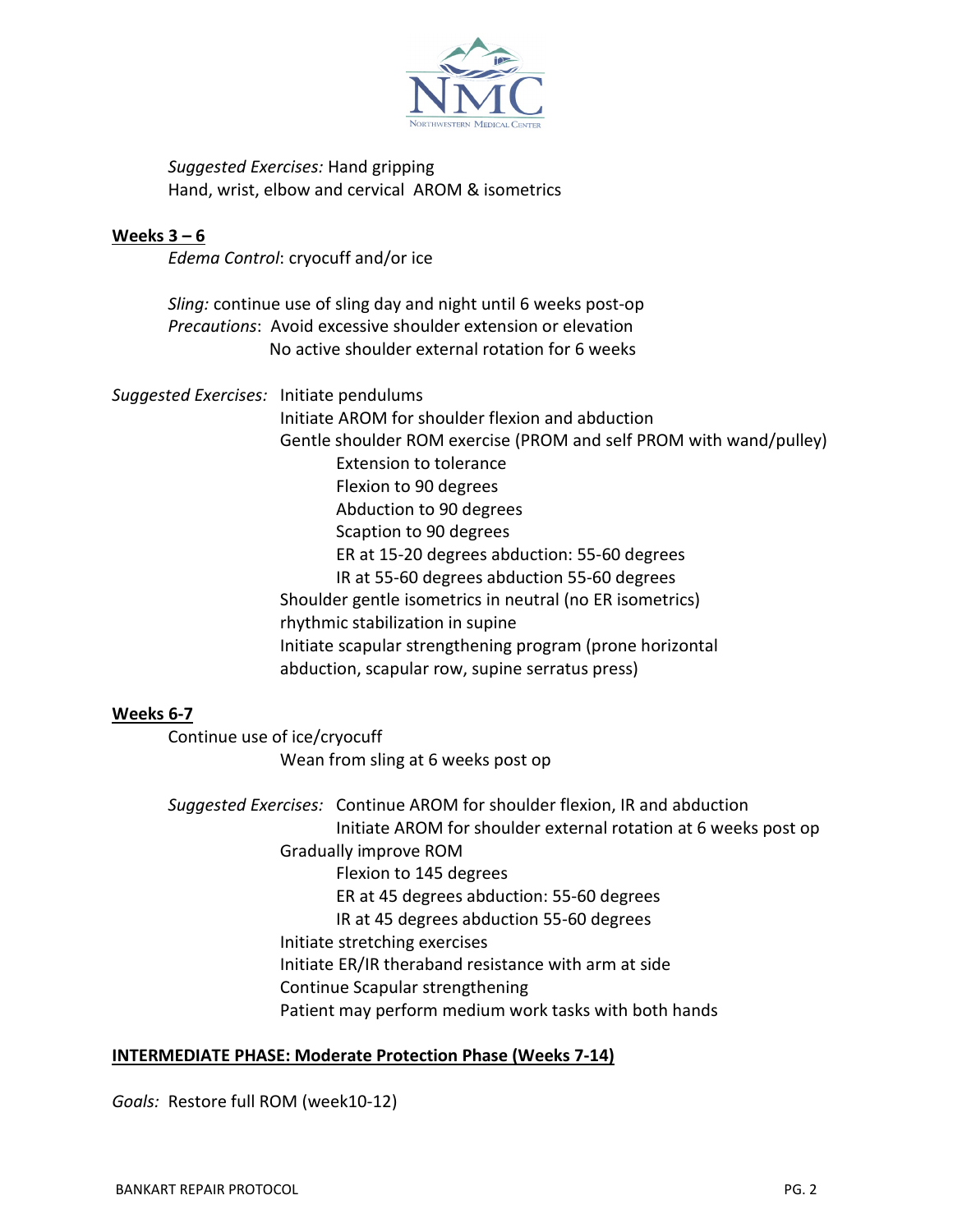

Perserve the integrity of the surgical repair of the capsule Restore muscular strength and balance Enhance neuromuscular control

## **Weeks 7-9**

|                    | Suggested Exercises: Gradually progress ROM                  |
|--------------------|--------------------------------------------------------------|
|                    | Flexion to 160 degrees                                       |
|                    | Initiate ER/IR at 90 degrees abduction                       |
|                    | ER at 90 degrees abduction: 70-80 degrees at week 7          |
|                    | ER to 90 degrees at weeks 8-9                                |
|                    | IR at 90 degrees abduction: 70-75 degrees                    |
|                    | Continue to progress strengthening program                   |
|                    | Functional strengthening and strengthening away from neutral |
| <b>Weeks 10-14</b> |                                                              |

*Suggested Exercises:* Progress strengthening exercises Continue all stretching exercises Patient may perform heavy tasks at waist level or below

### **MINIMAL PROTECTION PHASE: (weeks 15-20)**

*Goals:* Maintain full ROM Improve muscular strength, power and endurance Gradually initiate functional activities

### **Criteria to enter this phase:**

- Full non-painful ROM
- Satisfactory stability
- Muscular strength (4 or better)
- No pain or tenderness

#### **Weeks 15-20**

*Suggested Exercises:* Continue all stretching exercises (capsular stretches) Continue strengthening exercises: Shoulder and scapular strengthening Endurance training Restricted sport activities (light swimming, half golf swings)

#### **ADVANCED STRENGTHENING PHASE (Weeks 21-24)**

*Goals:* Enhance muscular strength, power and endurance Progress functional activities Maintain shoulder mobility

#### **Criteria to enter this phase:**

- full non-painful ROM
- satisfactory static stability